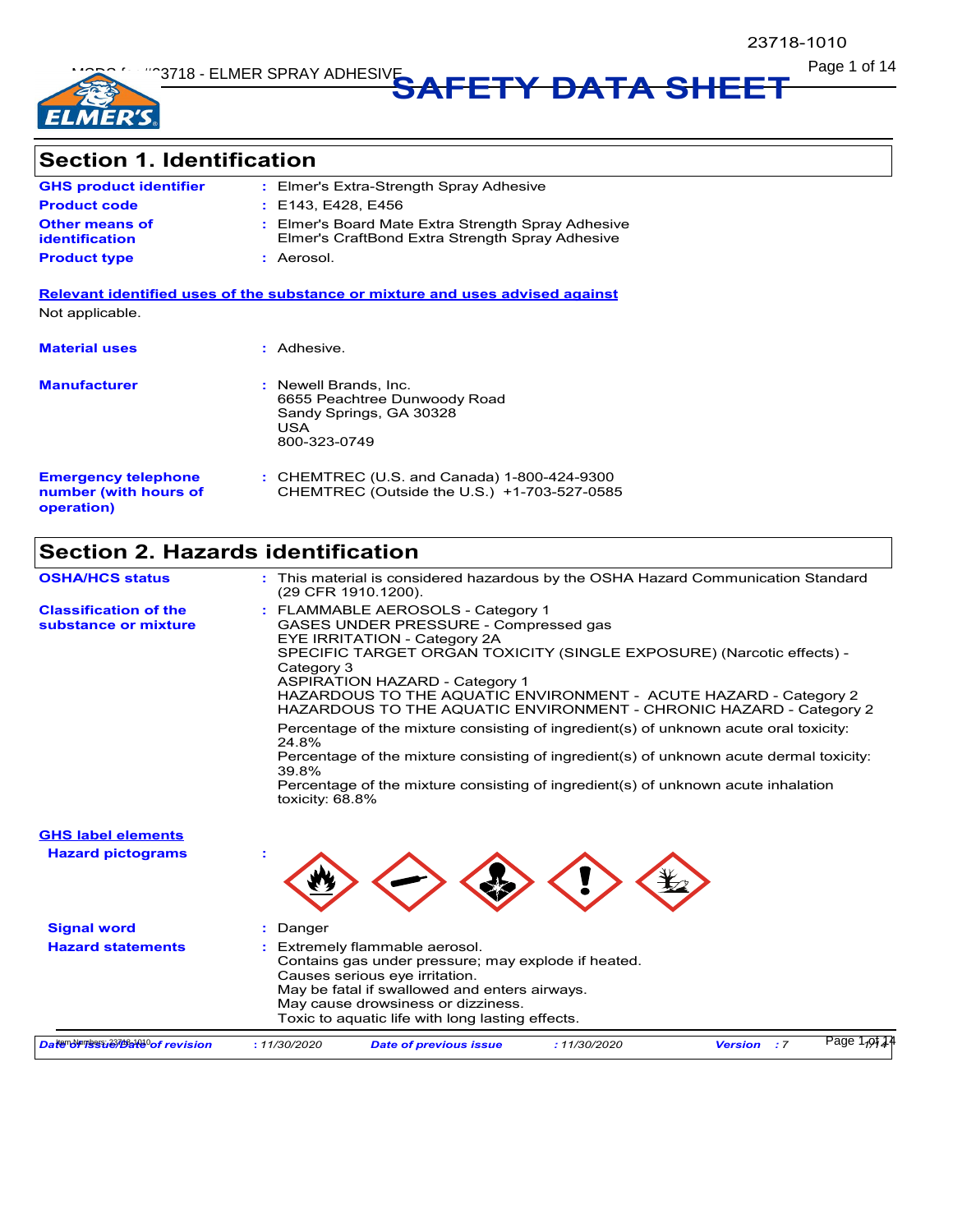# **Section 2. Hazards identification**

| <b>Precautionary statements</b>            |                                                                                                                                                                                                                                                                                                                                                                                                                         |
|--------------------------------------------|-------------------------------------------------------------------------------------------------------------------------------------------------------------------------------------------------------------------------------------------------------------------------------------------------------------------------------------------------------------------------------------------------------------------------|
| <b>General</b>                             | : Read label before use. If medical advice is needed, have product container or label at<br>hand.                                                                                                                                                                                                                                                                                                                       |
| <b>Prevention</b>                          | : Wear eye or face protection. Keep away from heat, hot surfaces, sparks, open flames<br>and other ignition sources. No smoking. Do not spray on an open flame or other ignition<br>source. Use only outdoors or in a well-ventilated area. Avoid breathing vapor. Wash<br>hands thoroughly after handling. Pressurized container: Do not pierce or burn, even<br>after use. Avoid release to the environment.          |
| <b>Response</b>                            | : IF INHALED: Remove person to fresh air and keep comfortable for breathing. Call a<br>POISON CENTER or physician if you feel unwell. IF SWALLOWED: Immediately call a<br>POISON CENTER or physician. Do NOT induce vomiting. IF IN EYES: Rinse<br>cautiously with water for several minutes. Remove contact lenses, if present and easy<br>to do. Continue rinsing. If eye irritation persists: Get medical attention. |
| <b>Storage</b>                             | : Store locked up. Protect from sunlight. Do not expose to temperatures exceeding 50<br>°C/122 °F. Store in a well-ventilated place.                                                                                                                                                                                                                                                                                    |
| <b>Disposal</b>                            | : Dispose of contents and container in accordance with all local, regional, national and<br>international regulations.                                                                                                                                                                                                                                                                                                  |
| <b>Hazards not otherwise</b><br>classified | : None known.                                                                                                                                                                                                                                                                                                                                                                                                           |

# **Section 3. Composition/information on ingredients**

| <b>Substance/mixture</b>                | : Mixture                                                                                             |
|-----------------------------------------|-------------------------------------------------------------------------------------------------------|
| <b>Other means of</b><br>identification | : Elmer's Board Mate Extra Strength Spray Adhesive<br>Elmer's CraftBond Extra Strength Spray Adhesive |

| Ingredient name                         | $\frac{9}{6}$ | <b>CAS number</b> |
|-----------------------------------------|---------------|-------------------|
| methyl acetate                          | 225 - ≤50     | 79-20-9           |
| <b>l</b> acetone                        | ≥10 - ≤25     | 67-64-1           |
| heptane                                 | ∣≤5           | 142-82-5          |
| Naphtha (petroleum), hydrotreated light | 5≥ا           | 64742-49-0        |

Any concentration shown as a range is to protect confidentiality or is due to batch variation.

**There are no additional ingredients present which, within the current knowledge of the supplier and in the concentrations applicable, are classified as hazardous to health or the environment and hence require reporting in this section.**

**Occupational exposure limits, if available, are listed in Section 8.**

## **Section 4. First aid measures**

| <b>Description of necessary first aid measures</b> |                                                                                                                                                                                                                                                                                                                                                                                                                                                                                                                                                                                                                                                                                                                                      |
|----------------------------------------------------|--------------------------------------------------------------------------------------------------------------------------------------------------------------------------------------------------------------------------------------------------------------------------------------------------------------------------------------------------------------------------------------------------------------------------------------------------------------------------------------------------------------------------------------------------------------------------------------------------------------------------------------------------------------------------------------------------------------------------------------|
| <b>Eye contact</b>                                 | : Immediately flush eyes with plenty of water, occasionally lifting the upper and lower<br>eyelids. Check for and remove any contact lenses. Continue to rinse for at least 10<br>minutes. Get medical attention.                                                                                                                                                                                                                                                                                                                                                                                                                                                                                                                    |
| <b>Inhalation</b>                                  | : Remove victim to fresh air and keep at rest in a position comfortable for breathing. If it<br>is suspected that fumes are still present, the rescuer should wear an appropriate mask<br>or self-contained breathing apparatus. If not breathing, if breathing is irregular or if<br>respiratory arrest occurs, provide artificial respiration or oxygen by trained personnel. It<br>may be dangerous to the person providing aid to give mouth-to-mouth resuscitation.<br>Get medical attention. If necessary, call a poison center or physician. If unconscious,<br>place in recovery position and get medical attention immediately. Maintain an open<br>airway. Loosen tight clothing such as a collar, tie, belt or waistband. |
| <b>Skin contact</b>                                | : Flush contaminated skin with plenty of water. Remove contaminated clothing and<br>shoes. Get medical attention if symptoms occur. Wash clothing before reuse. Clean<br>shoes thoroughly before reuse.                                                                                                                                                                                                                                                                                                                                                                                                                                                                                                                              |

| Date drives 270218 of revision<br>11/30/2020<br><b>Date of previous issue</b> | 1/30/2020 | Page :<br>Version | 22974 |
|-------------------------------------------------------------------------------|-----------|-------------------|-------|
|-------------------------------------------------------------------------------|-----------|-------------------|-------|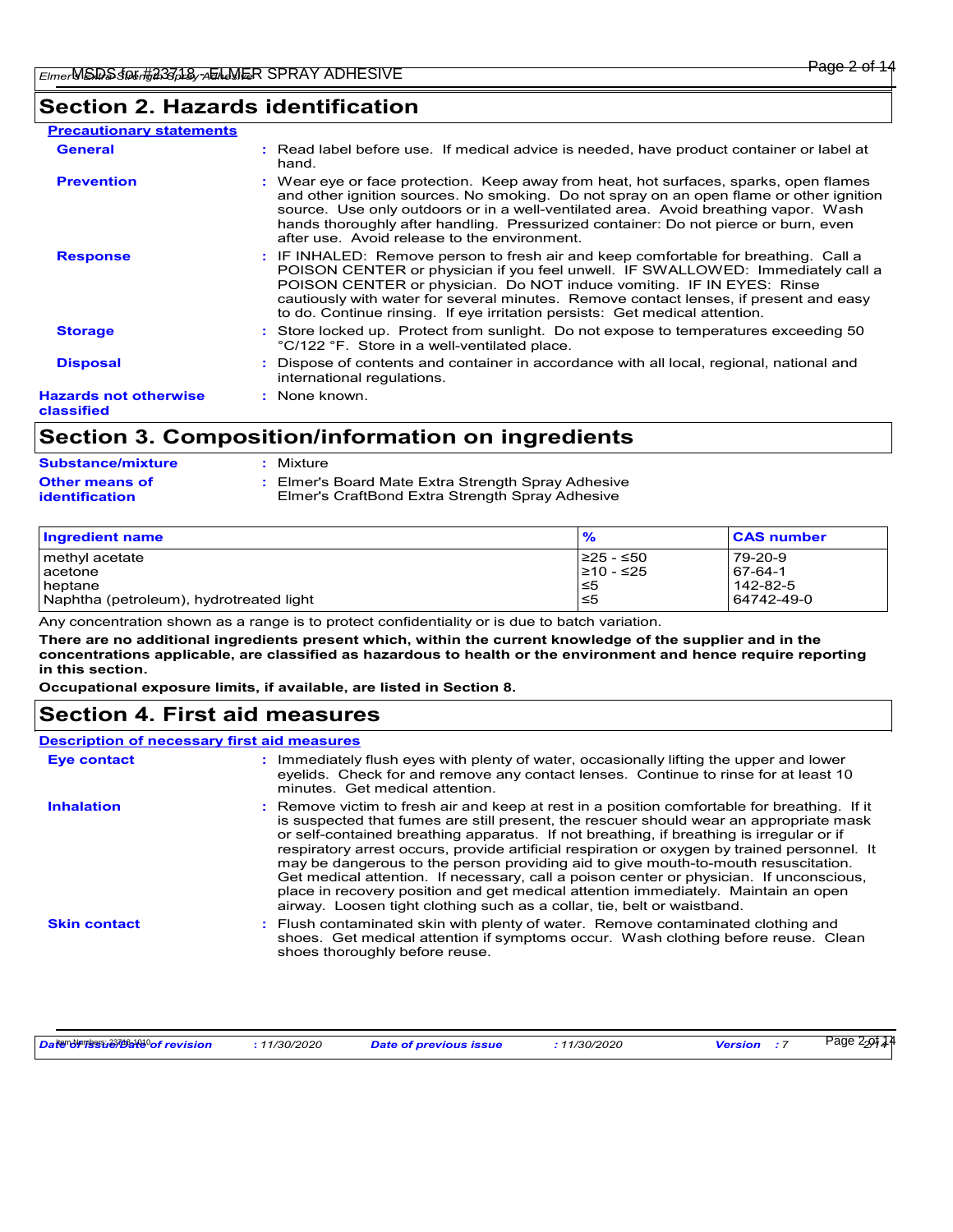# **Section 4. First aid measures**

| <b>Ingestion</b>                                          | : Get medical attention immediately. Call a poison center or physician. Wash out mouth<br>with water. Remove dentures if any. Remove victim to fresh air and keep at rest in a<br>position comfortable for breathing. If material has been swallowed and the exposed<br>person is conscious, give small quantities of water to drink. Stop if the exposed person<br>feels sick as vomiting may be dangerous. Aspiration hazard if swallowed. Can enter<br>lungs and cause damage. Do not induce vomiting. If vomiting occurs, the head should<br>be kept low so that vomit does not enter the lungs. Never give anything by mouth to an<br>unconscious person. If unconscious, place in recovery position and get medical<br>attention immediately. Maintain an open airway. Loosen tight clothing such as a collar,<br>tie, belt or waistband. |  |
|-----------------------------------------------------------|-------------------------------------------------------------------------------------------------------------------------------------------------------------------------------------------------------------------------------------------------------------------------------------------------------------------------------------------------------------------------------------------------------------------------------------------------------------------------------------------------------------------------------------------------------------------------------------------------------------------------------------------------------------------------------------------------------------------------------------------------------------------------------------------------------------------------------------------------|--|
| <b>Most important symptoms/effects, acute and delayed</b> |                                                                                                                                                                                                                                                                                                                                                                                                                                                                                                                                                                                                                                                                                                                                                                                                                                                 |  |
| <b>Potential acute health effects</b>                     |                                                                                                                                                                                                                                                                                                                                                                                                                                                                                                                                                                                                                                                                                                                                                                                                                                                 |  |
| <b>Eye contact</b>                                        | : Causes serious eye irritation.                                                                                                                                                                                                                                                                                                                                                                                                                                                                                                                                                                                                                                                                                                                                                                                                                |  |
| <b>Inhalation</b>                                         | : Can cause central nervous system (CNS) depression. May cause drowsiness or<br>dizziness.                                                                                                                                                                                                                                                                                                                                                                                                                                                                                                                                                                                                                                                                                                                                                      |  |
| <b>Skin contact</b>                                       | : No known significant effects or critical hazards.                                                                                                                                                                                                                                                                                                                                                                                                                                                                                                                                                                                                                                                                                                                                                                                             |  |
| <b>Ingestion</b>                                          | : Can cause central nervous system (CNS) depression. May be fatal if swallowed and<br>enters airways.                                                                                                                                                                                                                                                                                                                                                                                                                                                                                                                                                                                                                                                                                                                                           |  |
| <b>Over-exposure signs/symptoms</b>                       |                                                                                                                                                                                                                                                                                                                                                                                                                                                                                                                                                                                                                                                                                                                                                                                                                                                 |  |
| <b>Eye contact</b>                                        | : Adverse symptoms may include the following:<br>pain or irritation<br>watering<br>redness                                                                                                                                                                                                                                                                                                                                                                                                                                                                                                                                                                                                                                                                                                                                                      |  |
| <b>Inhalation</b>                                         | : Adverse symptoms may include the following:<br>respiratory tract irritation<br>coughing<br>nausea or vomiting<br>headache<br>drowsiness/fatigue<br>dizziness/vertigo<br>unconsciousness                                                                                                                                                                                                                                                                                                                                                                                                                                                                                                                                                                                                                                                       |  |
| <b>Skin contact</b>                                       | : No specific data.                                                                                                                                                                                                                                                                                                                                                                                                                                                                                                                                                                                                                                                                                                                                                                                                                             |  |
| <b>Ingestion</b>                                          | : Adverse symptoms may include the following:<br>nausea or vomiting                                                                                                                                                                                                                                                                                                                                                                                                                                                                                                                                                                                                                                                                                                                                                                             |  |
|                                                           | Indication of immediate medical attention and special treatment needed, if necessary                                                                                                                                                                                                                                                                                                                                                                                                                                                                                                                                                                                                                                                                                                                                                            |  |
| <b>Notes to physician</b>                                 | : Treat symptomatically. Contact poison treatment specialist immediately if large<br>quantities have been ingested or inhaled.                                                                                                                                                                                                                                                                                                                                                                                                                                                                                                                                                                                                                                                                                                                  |  |
| <b>Specific treatments</b>                                | : No specific treatment.                                                                                                                                                                                                                                                                                                                                                                                                                                                                                                                                                                                                                                                                                                                                                                                                                        |  |
| <b>Protection of first-aiders</b>                         | No action shall be taken involving any personal risk or without suitable training. If it is<br>suspected that fumes are still present, the rescuer should wear an appropriate mask or<br>self-contained breathing apparatus. It may be dangerous to the person providing aid to<br>give mouth-to-mouth resuscitation.                                                                                                                                                                                                                                                                                                                                                                                                                                                                                                                           |  |

**See toxicological information (Section 11)**

# **Section 5. Fire-fighting measures**

| <b>Extinguishing media</b>             |                                                                 |
|----------------------------------------|-----------------------------------------------------------------|
| <b>Suitable extinguishing</b><br>media | : Use an extinguishing agent suitable for the surrounding fire. |
| Unsuitable extinguishing<br>media      | : None known.                                                   |

| Date of revision | .11/30/2020 | <b>Date of previous issue</b> | 11/30/2020 | Version | Page 3 <sub>3</sub> 9144 |  |
|------------------|-------------|-------------------------------|------------|---------|--------------------------|--|
|------------------|-------------|-------------------------------|------------|---------|--------------------------|--|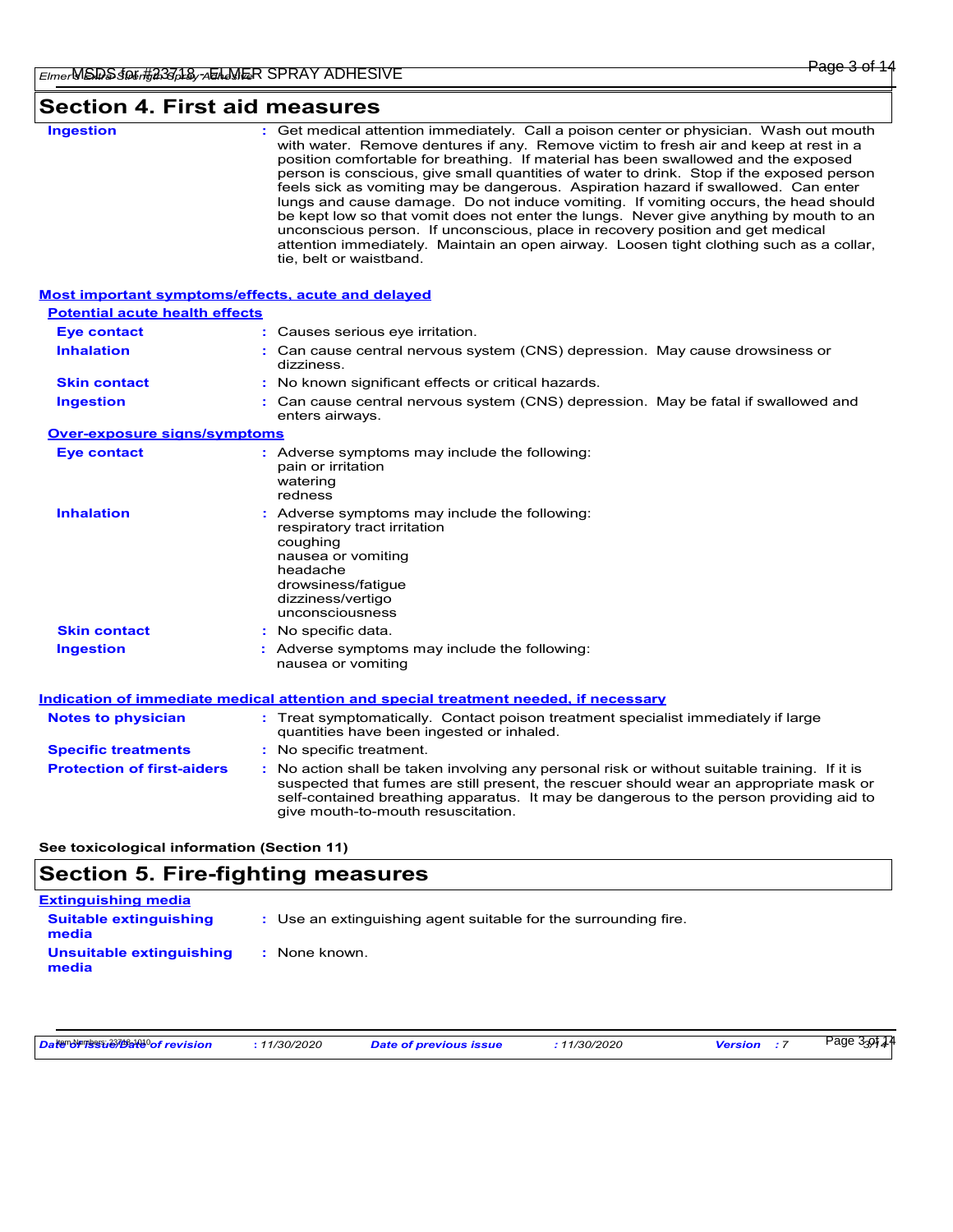# **Section 5. Fire-fighting measures**

| <b>Special protective</b><br>equipment for fire-fighters | spray to keep fire-exposed containers cool.<br>: Fire-fighters should wear appropriate protective equipment and self-contained breathing<br>apparatus (SCBA) with a full face-piece operated in positive pressure mode.                                                                                                                                                                                                                             |
|----------------------------------------------------------|-----------------------------------------------------------------------------------------------------------------------------------------------------------------------------------------------------------------------------------------------------------------------------------------------------------------------------------------------------------------------------------------------------------------------------------------------------|
| <b>Special protective actions</b><br>for fire-fighters   | Promptly isolate the scene by removing all persons from the vicinity of the incident if<br>there is a fire. No action shall be taken involving any personal risk or without suitable<br>training. Move containers from fire area if this can be done without risk. Use water                                                                                                                                                                        |
| <b>Hazardous thermal</b><br>decomposition products       | Decomposition products may include the following materials:<br>carbon dioxide<br>carbon monoxide                                                                                                                                                                                                                                                                                                                                                    |
| <b>Specific hazards arising</b><br>from the chemical     | Extremely flammable aerosol. Runoff to sewer may create fire or explosion hazard. In<br>a fire or if heated, a pressure increase will occur and the container may burst, with the<br>risk of a subsequent explosion. Gas may accumulate in low or confined areas or travel<br>a considerable distance to a source of ignition and flash back, causing fire or explosion.<br>Bursting aerosol containers may be propelled from a fire at high speed. |

### **Section 6. Accidental release measures**

**Personal precautions, protective equipment and emergency procedures**

| For non-emergency<br>personnel                        |    | : No action shall be taken involving any personal risk or without suitable training.<br>Evacuate surrounding areas. Keep unnecessary and unprotected personnel from<br>entering. In the case of aerosols being ruptured, care should be taken due to the rapid<br>escape of the pressurized contents and propellant. If a large number of containers are<br>ruptured, treat as a bulk material spillage according to the instructions in the clean-up<br>section. Do not touch or walk through spilled material. Shut off all ignition sources. No<br>flares, smoking or flames in hazard area. Avoid breathing vapor or mist. Provide<br>adequate ventilation. Wear appropriate respirator when ventilation is inadequate. Put<br>on appropriate personal protective equipment. |
|-------------------------------------------------------|----|----------------------------------------------------------------------------------------------------------------------------------------------------------------------------------------------------------------------------------------------------------------------------------------------------------------------------------------------------------------------------------------------------------------------------------------------------------------------------------------------------------------------------------------------------------------------------------------------------------------------------------------------------------------------------------------------------------------------------------------------------------------------------------|
| For emergency responders                              | ÷. | If specialized clothing is required to deal with the spillage, take note of any information in<br>Section 8 on suitable and unsuitable materials. See also the information in "For non-<br>emergency personnel".                                                                                                                                                                                                                                                                                                                                                                                                                                                                                                                                                                 |
| <b>Environmental precautions</b>                      |    | : Avoid dispersal of spilled material and runoff and contact with soil, waterways, drains<br>and sewers. Inform the relevant authorities if the product has caused environmental<br>pollution (sewers, waterways, soil or air).                                                                                                                                                                                                                                                                                                                                                                                                                                                                                                                                                  |
| Methods and materials for containment and cleaning up |    |                                                                                                                                                                                                                                                                                                                                                                                                                                                                                                                                                                                                                                                                                                                                                                                  |
| <b>Small spill</b>                                    |    | : Stop leak if without risk. Move containers from spill area. Use spark-proof tools and<br>explosion-proof equipment. Dilute with water and mop up if water-soluble. Alternatively,<br>or if water-insoluble, absorb with an inert dry material and place in an appropriate waste<br>disposal container. Dispose of via a licensed waste disposal contractor.                                                                                                                                                                                                                                                                                                                                                                                                                    |
| <b>Large spill</b>                                    |    | : Stop leak if without risk. Move containers from spill area. Use spark-proof tools and<br>explosion-proof equipment. Approach release from upwind. Prevent entry into sewers,<br>water courses, basements or confined areas. Wash spillages into an effluent treatment<br>plant or proceed as follows. Contain and collect spillage with non-combustible,<br>absorbent material e.g. sand, earth, vermiculite or diatomaceous earth and place in<br>container for disposal according to local regulations (see Section 13). Dispose of via a<br>licensed waste disposal contractor. Contaminated absorbent material may pose the<br>same hazard as the spilled product. Note: see Section 1 for emergency contact<br>information and Section 13 for waste disposal.             |

# **Section 7. Handling and storage**

**Precautions for safe handling**

*Date of issue/Date of revision* **:** *11/30/2020 Date of previous issue : 11/30/2020 Version : 7 4/14* Item Numbers: 23718-1010 Page 4 of 14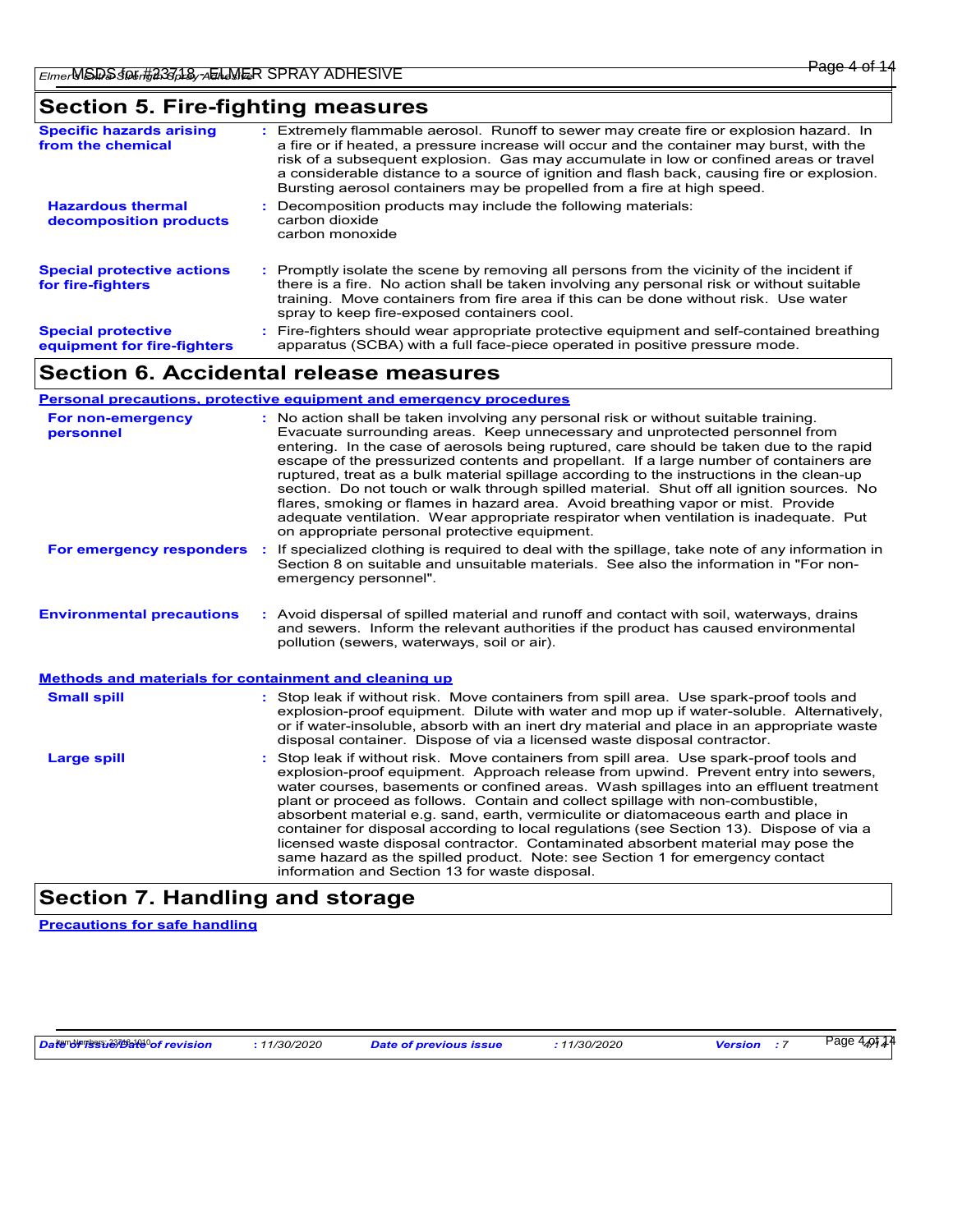# **Section 7. Handling and storage**

| <b>Protective measures</b>                                                       | : Put on appropriate personal protective equipment (see Section 8). Pressurized<br>container: protect from sunlight and do not expose to temperatures exceeding 50°C. Do<br>not pierce or burn, even after use. Do not swallow. Avoid contact with eyes, skin and<br>clothing. Avoid breathing gas. Avoid breathing vapor or mist. Use only with adequate<br>ventilation. Wear appropriate respirator when ventilation is inadequate. Store and use<br>away from heat, sparks, open flame or any other ignition source. Use explosion-proof<br>electrical (ventilating, lighting and material handling) equipment. Use only non-sparking<br>tools. Empty containers retain product residue and can be hazardous. |
|----------------------------------------------------------------------------------|------------------------------------------------------------------------------------------------------------------------------------------------------------------------------------------------------------------------------------------------------------------------------------------------------------------------------------------------------------------------------------------------------------------------------------------------------------------------------------------------------------------------------------------------------------------------------------------------------------------------------------------------------------------------------------------------------------------|
| <b>Advice on general</b><br>occupational hygiene                                 | : Eating, drinking and smoking should be prohibited in areas where this material is<br>handled, stored and processed. Workers should wash hands and face before eating,<br>drinking and smoking. Remove contaminated clothing and protective equipment before<br>entering eating areas. See also Section 8 for additional information on hygiene<br>measures.                                                                                                                                                                                                                                                                                                                                                    |
| <b>Conditions for safe storage,</b><br>including any<br><b>incompatibilities</b> | : Store in accordance with local regulations. Store away from direct sunlight in a dry, cool<br>and well-ventilated area, away from incompatible materials (see Section 10) and food<br>and drink. Protect from sunlight. Store locked up. Eliminate all ignition sources. Use<br>appropriate containment to avoid environmental contamination. See Section 10 for<br>incompatible materials before handling or use.                                                                                                                                                                                                                                                                                             |

# **Section 8. Exposure controls/personal protection**

#### **Control parameters**

**Occupational exposure limits**

| <b>Ingredient name</b> |  | <b>Exposure limits</b>                                                                                                                                                                                                                                                                                                                                                                                                                                                                                                                                                                                                                              |
|------------------------|--|-----------------------------------------------------------------------------------------------------------------------------------------------------------------------------------------------------------------------------------------------------------------------------------------------------------------------------------------------------------------------------------------------------------------------------------------------------------------------------------------------------------------------------------------------------------------------------------------------------------------------------------------------------|
| methyl acetate         |  | ACGIH TLV (United States, 3/2019).<br>TWA: 200 ppm 8 hours.<br>TWA: 606 mg/m <sup>3</sup> 8 hours.<br>STEL: 250 ppm 15 minutes.<br>STEL: 757 mg/m <sup>3</sup> 15 minutes.<br>OSHA PEL 1989 (United States, 3/1989).<br>TWA: 200 ppm 8 hours.<br>TWA: $610$ mg/m <sup>3</sup> 8 hours.<br>STEL: 250 ppm 15 minutes.<br>STEL: 760 mg/m <sup>3</sup> 15 minutes.<br>NIOSH REL (United States, 10/2016).<br>TWA: 200 ppm 10 hours.<br>TWA: $610 \text{ mg/m}^3$ 10 hours.<br>STEL: 250 ppm 15 minutes.<br>STEL: 760 mg/m <sup>3</sup> 15 minutes.<br>OSHA PEL (United States, 5/2018).<br>TWA: 200 ppm 8 hours.<br>TWA: 610 mg/m <sup>3</sup> 8 hours. |
| acetone                |  | ACGIH TLV (United States, 3/2019).<br>TWA: 250 ppm 8 hours.<br>STEL: 500 ppm 15 minutes.<br>OSHA PEL 1989 (United States, 3/1989).<br>TWA: 750 ppm 8 hours.<br>TWA: $1800 \text{ mg/m}^3$ 8 hours.<br>STEL: 1000 ppm 15 minutes.<br>STEL: $2400 \text{ mg/m}^3$ 15 minutes.<br>NIOSH REL (United States, 10/2016).<br>TWA: 250 ppm 10 hours.<br>TWA: 590 mg/m $3$ 10 hours.<br>OSHA PEL (United States, 5/2018).<br>TWA: 1000 ppm 8 hours.<br>TWA: $2400 \text{ mg/m}^3$ 8 hours.                                                                                                                                                                   |
| heptane                |  | ACGIH TLV (United States, 3/2019).<br>TWA: 400 ppm 8 hours.<br>TWA: 1640 mg/m <sup>3</sup> 8 hours.                                                                                                                                                                                                                                                                                                                                                                                                                                                                                                                                                 |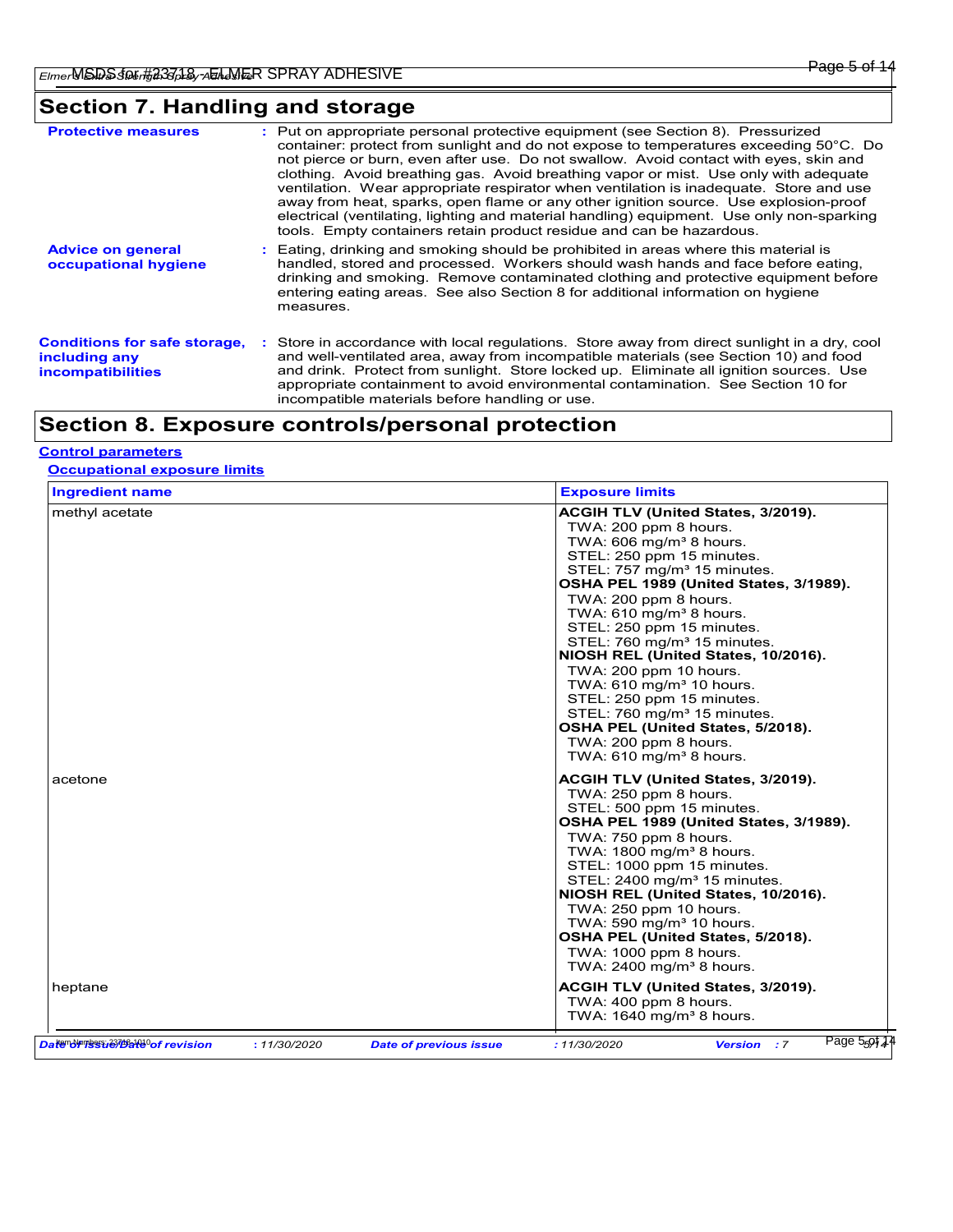# **Section 8. Exposure controls/personal protection**

| STEL: 500 ppm 15 minutes.                |
|------------------------------------------|
| STEL: 2050 mg/m <sup>3</sup> 15 minutes. |
| OSHA PEL 1989 (United States, 3/1989).   |
| TWA: 400 ppm 8 hours.                    |
| TWA: $1600 \text{ mg/m}^3$ 8 hours.      |
| STEL: 500 ppm 15 minutes.                |
| STEL: $2000 \text{ mg/m}^3$ 15 minutes.  |
| NIOSH REL (United States, 10/2016).      |
| TWA: 85 ppm 10 hours.                    |
| TWA: $350 \text{ mg/m}^3$ 10 hours.      |
| CEIL: 440 ppm 15 minutes.                |
| CEIL: $1800 \text{ mg/m}^3$ 15 minutes.  |
| OSHA PEL (United States, 5/2018).        |
| TWA: 500 ppm 8 hours.                    |
| TWA: $2000 \text{ mg/m}^3$ 8 hours.      |
| None.                                    |
|                                          |

| <b>Appropriate engineering</b><br>controls                                                                                                                                                                                                                                                                                                                                                                                                                                                                                                                                                                                                                               | : Use only with adequate ventilation. Use process enclosures, local exhaust ventilation or<br>other engineering controls to keep worker exposure to airborne contaminants below any<br>recommended or statutory limits. The engineering controls also need to keep gas,<br>vapor or dust concentrations below any lower explosive limits. Use explosion-proof<br>ventilation equipment.<br>Emissions from ventilation or work process equipment should be checked to ensure<br>they comply with the requirements of environmental protection legislation. In some<br>cases, fume scrubbers, filters or engineering modifications to the process equipment<br>will be necessary to reduce emissions to acceptable levels. |  |  |  |  |
|--------------------------------------------------------------------------------------------------------------------------------------------------------------------------------------------------------------------------------------------------------------------------------------------------------------------------------------------------------------------------------------------------------------------------------------------------------------------------------------------------------------------------------------------------------------------------------------------------------------------------------------------------------------------------|--------------------------------------------------------------------------------------------------------------------------------------------------------------------------------------------------------------------------------------------------------------------------------------------------------------------------------------------------------------------------------------------------------------------------------------------------------------------------------------------------------------------------------------------------------------------------------------------------------------------------------------------------------------------------------------------------------------------------|--|--|--|--|
| <b>Environmental exposure</b><br><b>controls</b>                                                                                                                                                                                                                                                                                                                                                                                                                                                                                                                                                                                                                         |                                                                                                                                                                                                                                                                                                                                                                                                                                                                                                                                                                                                                                                                                                                          |  |  |  |  |
| <b>Individual protection measures</b>                                                                                                                                                                                                                                                                                                                                                                                                                                                                                                                                                                                                                                    |                                                                                                                                                                                                                                                                                                                                                                                                                                                                                                                                                                                                                                                                                                                          |  |  |  |  |
| <b>Hygiene measures</b>                                                                                                                                                                                                                                                                                                                                                                                                                                                                                                                                                                                                                                                  | : Wash hands, forearms and face thoroughly after handling chemical products, before<br>eating, smoking and using the lavatory and at the end of the working period.<br>Appropriate techniques should be used to remove potentially contaminated clothing.<br>Wash contaminated clothing before reusing. Ensure that eyewash stations and safety<br>showers are close to the workstation location.                                                                                                                                                                                                                                                                                                                        |  |  |  |  |
| <b>Eye/face protection</b>                                                                                                                                                                                                                                                                                                                                                                                                                                                                                                                                                                                                                                               | Safety eyewear complying with an approved standard should be used when a risk<br>assessment indicates this is necessary to avoid exposure to liquid splashes, mists,<br>gases or dusts. If contact is possible, the following protection should be worn, unless<br>the assessment indicates a higher degree of protection: chemical splash goggles.                                                                                                                                                                                                                                                                                                                                                                      |  |  |  |  |
| <b>Skin protection</b>                                                                                                                                                                                                                                                                                                                                                                                                                                                                                                                                                                                                                                                   |                                                                                                                                                                                                                                                                                                                                                                                                                                                                                                                                                                                                                                                                                                                          |  |  |  |  |
| <b>Hand protection</b>                                                                                                                                                                                                                                                                                                                                                                                                                                                                                                                                                                                                                                                   | Chemical-resistant, impervious gloves complying with an approved standard should be<br>worn at all times when handling chemical products if a risk assessment indicates this is<br>necessary. Considering the parameters specified by the glove manufacturer, check<br>during use that the gloves are still retaining their protective properties. It should be<br>noted that the time to breakthrough for any glove material may be different for different<br>glove manufacturers. In the case of mixtures, consisting of several substances, the<br>protection time of the gloves cannot be accurately estimated.                                                                                                     |  |  |  |  |
| <b>Body protection</b><br>Personal protective equipment for the body should be selected based on the task being<br>performed and the risks involved and should be approved by a specialist before<br>handling this product. When there is a risk of ignition from static electricity, wear anti-<br>static protective clothing. For the greatest protection from static discharges, clothing<br>should include anti-static overalls, boots and gloves. Recommended: Personal<br>protective equipment for the body should be selected based on the task being<br>performed and the risks involved and should be approved by a specialist before<br>handling this product. |                                                                                                                                                                                                                                                                                                                                                                                                                                                                                                                                                                                                                                                                                                                          |  |  |  |  |
| <b>Other skin protection</b>                                                                                                                                                                                                                                                                                                                                                                                                                                                                                                                                                                                                                                             | : Appropriate footwear and any additional skin protection measures should be selected<br>based on the task being performed and the risks involved and should be approved by a<br>specialist before handling this product.                                                                                                                                                                                                                                                                                                                                                                                                                                                                                                |  |  |  |  |

| Date of revision<br>11/30/2020<br>Date of previous issue | 11/30/2020<br><b>Version</b> | Page 66914 |
|----------------------------------------------------------|------------------------------|------------|
|----------------------------------------------------------|------------------------------|------------|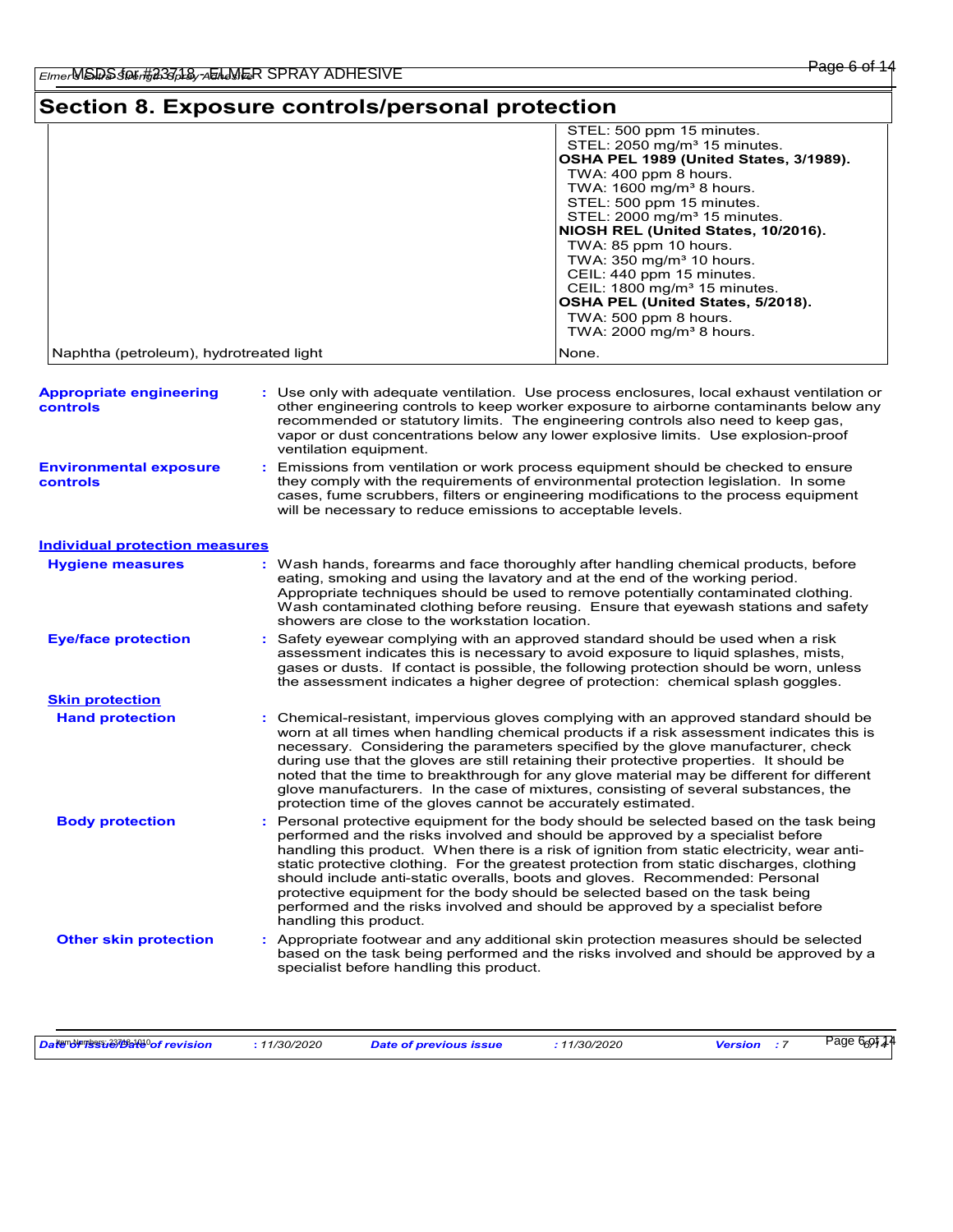### **Section 8. Exposure controls/personal protection**

**Respiratory protection :**

Based on the hazard and potential for exposure, select a respirator that meets the appropriate standard or certification. Respirators must be used according to a respiratory protection program to ensure proper fitting, training, and other important aspects of use. Recommended: self-contained breathing apparatus (SCBA)

**Personal protective equipment (Pictograms)**



# **Section 9. Physical and chemical properties**

| <b>Appearance</b>                                 |    |                                                    |
|---------------------------------------------------|----|----------------------------------------------------|
| <b>Physical state</b>                             |    | : Liguid.                                          |
| Color                                             |    | Not available                                      |
| Odor                                              |    | : Not available.                                   |
| <b>Odor threshold</b>                             |    | Not available.                                     |
| рH                                                |    | Not available.                                     |
| <b>Melting point</b>                              |    | Not available.                                     |
| <b>Boiling point</b>                              |    | Not available.                                     |
| <b>Flash point</b>                                |    | Closed cup: <- $18^{\circ}$ C (<- $0.4^{\circ}$ F) |
| <b>Evaporation rate</b>                           |    | Not available.                                     |
| <b>Flammability (solid, gas)</b>                  | t. | Not available                                      |
| Lower and upper explosive<br>(flammable) limits   |    | : Lower: 2.2%<br>Upper: 9.5%                       |
| <b>Vapor pressure</b>                             |    | : Not available.                                   |
| <b>Vapor density</b>                              |    | : Not available.                                   |
| <b>Relative density</b>                           |    | Not available.                                     |
| <b>Solubility</b>                                 |    | Not available.                                     |
| <b>Solubility in water</b>                        |    | Not available.                                     |
| <b>Partition coefficient: n-</b><br>octanol/water |    | : Not available.                                   |
| <b>Auto-ignition temperature</b>                  |    | : Not available.                                   |
| <b>Decomposition temperature</b>                  |    | : Not available.                                   |
| <b>Viscosity</b>                                  |    | Not available.                                     |
| Flow time (ISO 2431)                              |    | Not available.                                     |
| <b>Aerosol product</b>                            |    |                                                    |
| <b>Type of aerosol</b>                            |    | Spray                                              |
| <b>Heat of combustion</b>                         |    | 20.99 kJ/g                                         |

# **Section 10. Stability and reactivity**

| Datendriessie bate of revision                      | : 11/30/2020                                                                                 | <b>Date of previous issue</b>                                                     | :11/30/2020 | : 7<br><b>Version</b> | Page 7-of 1 |  |  |  |  |
|-----------------------------------------------------|----------------------------------------------------------------------------------------------|-----------------------------------------------------------------------------------|-------------|-----------------------|-------------|--|--|--|--|
| <b>Incompatible materials</b>                       | : No specific data.                                                                          |                                                                                   |             |                       |             |  |  |  |  |
| <b>Conditions to avoid</b>                          |                                                                                              | : Avoid all possible sources of ignition (spark or flame).                        |             |                       |             |  |  |  |  |
| <b>Possibility of hazardous</b><br><b>reactions</b> |                                                                                              | : Under normal conditions of storage and use, hazardous reactions will not occur. |             |                       |             |  |  |  |  |
| <b>Chemical stability</b>                           |                                                                                              | : The product is stable.                                                          |             |                       |             |  |  |  |  |
| <b>Reactivity</b>                                   | : No specific test data related to reactivity available for this product or its ingredients. |                                                                                   |             |                       |             |  |  |  |  |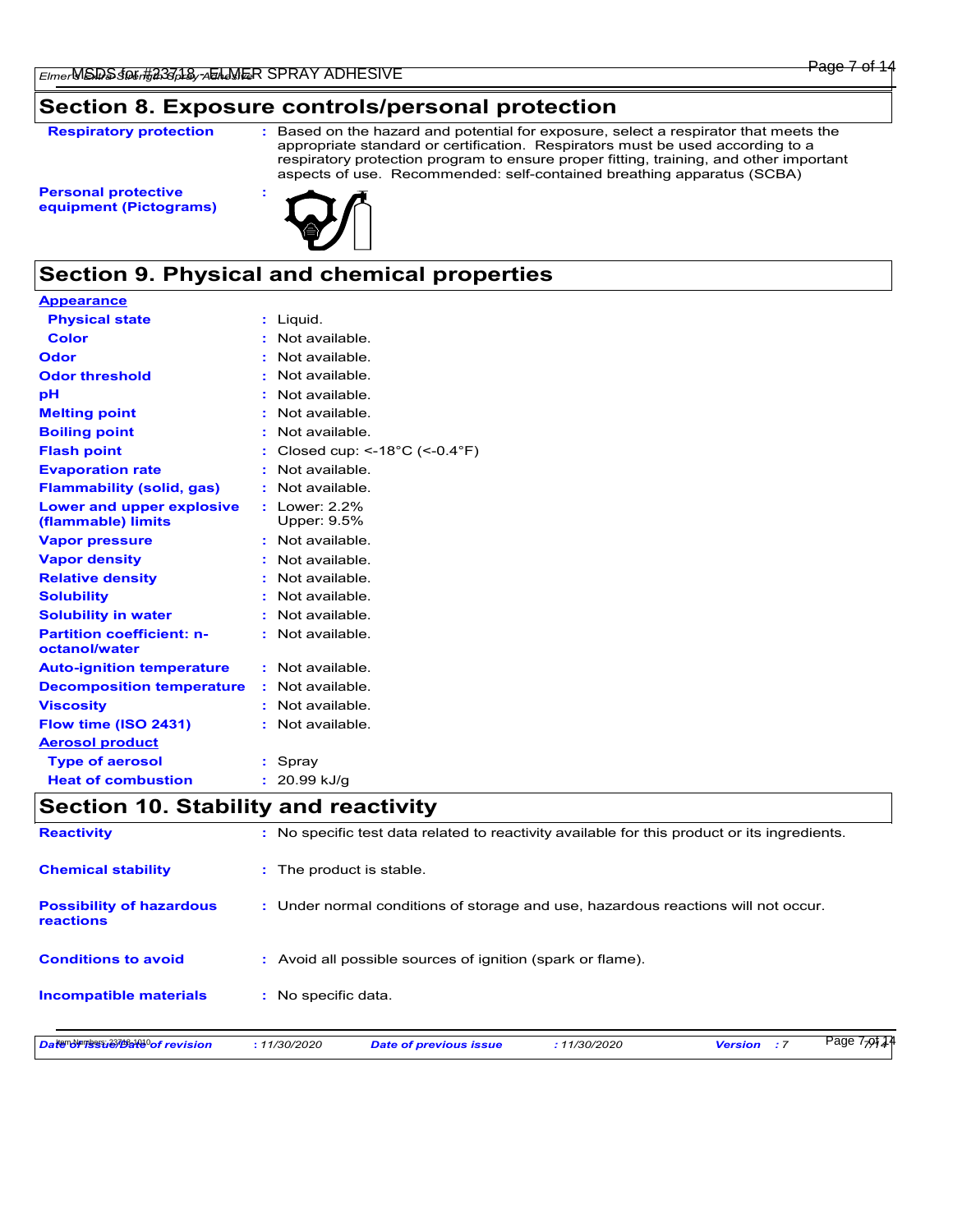# **Section 10. Stability and reactivity**

**Hazardous decomposition products**

Under normal conditions of storage and use, hazardous decomposition products should **:** not be produced.

## **Section 11. Toxicological information**

#### **Information on toxicological effects**

#### **Acute toxicity**

| <b>Product/ingredient name</b> | <b>Result</b>                | <b>Species</b> | <b>Dose</b>            | <b>Exposure</b> |
|--------------------------------|------------------------------|----------------|------------------------|-----------------|
| methyl acetate                 | LD50 Dermal                  | Rabbit         | $>5$ g/kg              |                 |
|                                | LD50 Oral                    | Rat            | $>5$ g/kg              |                 |
| acetone                        | LD50 Oral                    | Rat            | 5800 mg/kg             |                 |
| heptane                        | LC50 Inhalation Gas.         | Rat            | 48000 ppm              | 4 hours         |
|                                | <b>LC50 Inhalation Vapor</b> | Rat            | $103$ g/m <sup>3</sup> | 4 hours         |

#### **Irritation/Corrosion**

| <b>Product/ingredient name</b> | <b>Result</b>            | <b>Species</b> | <b>Score</b> | <b>Exposure</b>       | <b>Observation</b>       |
|--------------------------------|--------------------------|----------------|--------------|-----------------------|--------------------------|
| methyl acetate                 | Eyes - Moderate irritant | Rabbit         |              | 24 hours 100          |                          |
|                                | Skin - Mild irritant     | Rabbit         |              | mg<br>24 hours 500    |                          |
|                                | Skin - Moderate irritant | Rabbit         |              | mg<br>24 hours 20     | $\overline{a}$           |
| acetone                        | Eyes - Mild irritant     | Human          |              | mg<br>186300 ppm      |                          |
|                                | Eyes - Mild irritant     | Rabbit         |              | 10 UI                 |                          |
|                                | Eyes - Moderate irritant | Rabbit         |              | 24 hours 20           | $\overline{\phantom{0}}$ |
|                                | Eyes - Severe irritant   | Rabbit         |              | mg<br>$20 \text{ mg}$ |                          |
|                                | Skin - Mild irritant     | Rabbit         |              | 24 hours 500          |                          |
|                                | Skin - Mild irritant     | Rabbit         |              | mg<br>395 mg          | $\overline{\phantom{0}}$ |

#### **Sensitization**

Not available.

#### **Mutagenicity**

Not available.

#### **Carcinogenicity**

Not available.

#### **Reproductive toxicity**

Not available.

#### **Teratogenicity**

Not available.

#### **Specific target organ toxicity (single exposure)**

| <b>Name</b>                             | <b>Category</b> | <b>Route of</b><br>exposure | <b>Target organs</b> |
|-----------------------------------------|-----------------|-----------------------------|----------------------|
| Elmer's Extra-Strength Spray Adhesive   | Category 3      | Not applicable.             | l Narcotic effects   |
| methyl acetate                          | Category 3      | Not applicable.             | Narcotic effects     |
| acetone                                 | Category 3      | Not applicable.             | l Narcotic effects   |
| heptane                                 | Category 3      | Not applicable.             | l Narcotic effects   |
| Naphtha (petroleum), hydrotreated light | Category 3      | Not applicable.             | l Narcotic effects   |

**Specific target organ toxicity (repeated exposure)** Not available.

#### **Aspiration hazard**

| Date of messue that the crision | 11/30/2020 | <b>Date of previous issue</b> | 11/30/2020 | <b>Version</b> | Page 8 <sub>8</sub> 91 <sub>4</sub> 4 |  |
|---------------------------------|------------|-------------------------------|------------|----------------|---------------------------------------|--|
|---------------------------------|------------|-------------------------------|------------|----------------|---------------------------------------|--|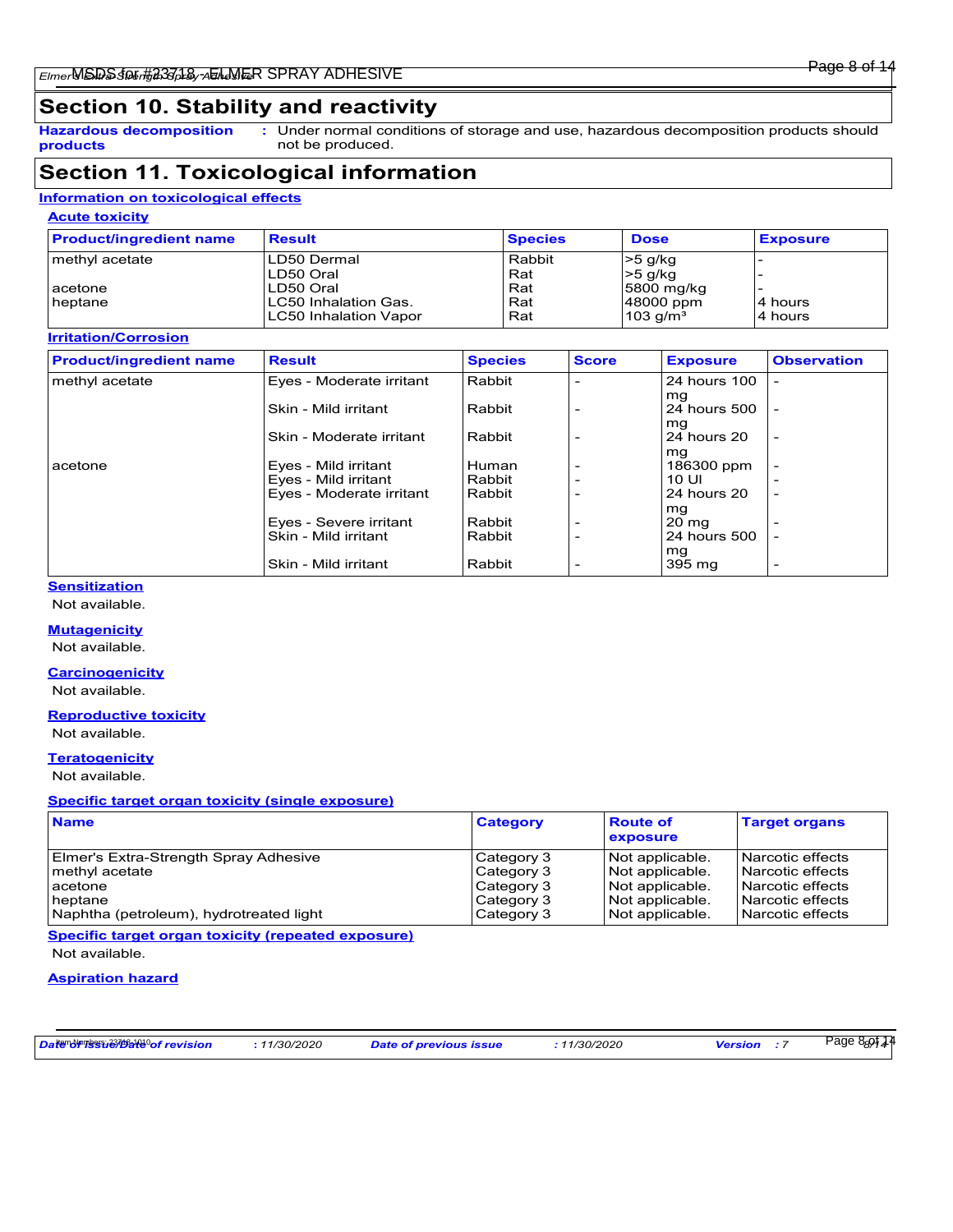# **Section 11. Toxicological information**

| <b>Name</b>                                                              |                                                                                                                                                                                         | <b>Result</b>                                                                      |  |  |  |
|--------------------------------------------------------------------------|-----------------------------------------------------------------------------------------------------------------------------------------------------------------------------------------|------------------------------------------------------------------------------------|--|--|--|
| Elmer's Extra-Strength Spray Adhesive                                    |                                                                                                                                                                                         | ASPIRATION HAZARD - Category 1                                                     |  |  |  |
| heptane<br>Naphtha (petroleum), hydrotreated light                       |                                                                                                                                                                                         | <b>ASPIRATION HAZARD - Category 1</b><br><b>ASPIRATION HAZARD - Category 1</b>     |  |  |  |
|                                                                          |                                                                                                                                                                                         |                                                                                    |  |  |  |
| <b>Information on the likely</b><br>routes of exposure                   | : Not available.                                                                                                                                                                        |                                                                                    |  |  |  |
| <b>Potential acute health effects</b>                                    |                                                                                                                                                                                         |                                                                                    |  |  |  |
| <b>Eve contact</b>                                                       | : Causes serious eye irritation.                                                                                                                                                        |                                                                                    |  |  |  |
| <b>Inhalation</b>                                                        | dizziness.                                                                                                                                                                              | Can cause central nervous system (CNS) depression. May cause drowsiness or         |  |  |  |
| <b>Skin contact</b>                                                      | No known significant effects or critical hazards.                                                                                                                                       |                                                                                    |  |  |  |
| <b>Ingestion</b>                                                         | enters airways.                                                                                                                                                                         | : Can cause central nervous system (CNS) depression. May be fatal if swallowed and |  |  |  |
|                                                                          | <b>Symptoms related to the physical, chemical and toxicological characteristics</b>                                                                                                     |                                                                                    |  |  |  |
| <b>Eye contact</b>                                                       | : Adverse symptoms may include the following:<br>pain or irritation<br>watering<br>redness                                                                                              |                                                                                    |  |  |  |
| <b>Inhalation</b>                                                        | Adverse symptoms may include the following:<br>respiratory tract irritation<br>coughing<br>nausea or vomiting<br>headache<br>drowsiness/fatigue<br>dizziness/vertigo<br>unconsciousness |                                                                                    |  |  |  |
| <b>Skin contact</b>                                                      | No specific data.                                                                                                                                                                       |                                                                                    |  |  |  |
| <b>Ingestion</b>                                                         | Adverse symptoms may include the following:<br>nausea or vomiting                                                                                                                       |                                                                                    |  |  |  |
|                                                                          | Delayed and immediate effects and also chronic effects from short and long term exposure                                                                                                |                                                                                    |  |  |  |
| <b>Short term exposure</b>                                               |                                                                                                                                                                                         |                                                                                    |  |  |  |
| <b>Potential immediate</b><br>effects                                    | : Not available.                                                                                                                                                                        |                                                                                    |  |  |  |
| <b>Potential delayed effects</b>                                         | : Not available.                                                                                                                                                                        |                                                                                    |  |  |  |
| Long term exposure<br><b>Potential immediate</b>                         | : Not available.                                                                                                                                                                        |                                                                                    |  |  |  |
| effects                                                                  |                                                                                                                                                                                         |                                                                                    |  |  |  |
| <b>Potential delayed effects</b>                                         | : Not available.                                                                                                                                                                        |                                                                                    |  |  |  |
| <b>Potential chronic health effects</b>                                  |                                                                                                                                                                                         |                                                                                    |  |  |  |
| Not available.                                                           |                                                                                                                                                                                         |                                                                                    |  |  |  |
| <b>General</b>                                                           | No known significant effects or critical hazards.                                                                                                                                       |                                                                                    |  |  |  |
| <b>Carcinogenicity</b>                                                   | No known significant effects or critical hazards.                                                                                                                                       |                                                                                    |  |  |  |
| <b>Mutagenicity</b>                                                      | No known significant effects or critical hazards.                                                                                                                                       |                                                                                    |  |  |  |
| <b>Teratogenicity</b>                                                    | No known significant effects or critical hazards.                                                                                                                                       |                                                                                    |  |  |  |
| <b>Developmental effects</b>                                             | No known significant effects or critical hazards.                                                                                                                                       |                                                                                    |  |  |  |
| <b>Fertility effects</b>                                                 | No known significant effects or critical hazards.                                                                                                                                       |                                                                                    |  |  |  |
| <b>Numerical measures of toxicity</b><br><b>Acute toxicity estimates</b> |                                                                                                                                                                                         |                                                                                    |  |  |  |

| Daten Number 270218 of revision | 11/30/2020 | <b>Date of previous issue</b> | 1/30/2020 | Jersion | Page 9 <sub>9</sub> 914 |
|---------------------------------|------------|-------------------------------|-----------|---------|-------------------------|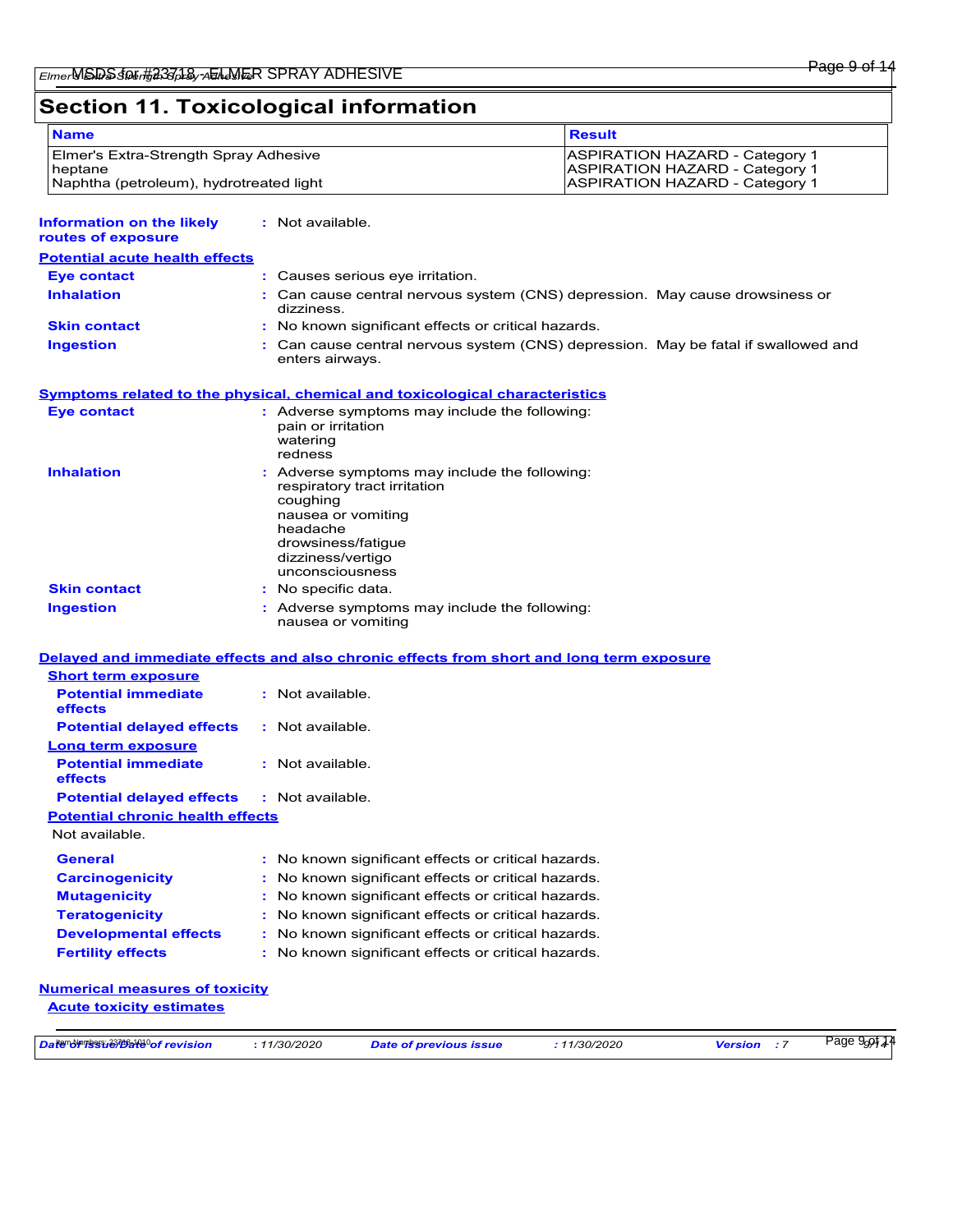# **Section 11. Toxicological information**

| <b>Product/ingredient name</b>          | Oral (mg/<br>kg) | <b>Dermal</b><br>(mg/kg) | <b>Inhalation</b><br>(gases)<br>(ppm) | <b>Inhalation</b><br>(vapors)<br>(mg/l) | <b>Inhalation</b><br>dusts and<br>mists) (mg/ |
|-----------------------------------------|------------------|--------------------------|---------------------------------------|-----------------------------------------|-----------------------------------------------|
| acetone                                 | 5800             | N/A                      | N/A                                   | N/A                                     | N/A                                           |
| heptane                                 | N/A              | N/A                      | 48000                                 | 103                                     | N/A                                           |
| Naphtha (petroleum), hydrotreated light | IN/A             | N/A                      | N/A                                   | 11                                      | N/A                                           |

# **Section 12. Ecological information**

| <b>Toxicity</b>                |                                     |                                           |                 |
|--------------------------------|-------------------------------------|-------------------------------------------|-----------------|
| <b>Product/ingredient name</b> | <b>Result</b>                       | <b>Species</b>                            | <b>Exposure</b> |
| methyl acetate                 | Acute LC50 320000 µg/l Fresh water  | Fish - Pimephales promelas                | 96 hours        |
| acetone                        | Acute EC50 20.565 mg/l Marine water | Algae - Ulva pertusa                      | 96 hours        |
|                                | Acute LC50 6000000 µg/l Fresh water | Crustaceans - Gammarus pulex              | 48 hours        |
|                                | Acute LC50 10000 µg/l Fresh water   | Daphnia - Daphnia magna                   | 48 hours        |
|                                | Acute LC50 5600 ppm Fresh water     | l Fish - Poecilia reticulata              | 96 hours        |
|                                | Chronic NOEC 4.95 mg/l Marine water | Algae - Ulva pertusa                      | 96 hours        |
|                                | Chronic NOEC 0.016 ml/L Fresh water | Crustaceans - Daphniidae                  | 21 days         |
|                                | Chronic NOEC 0.1 ml/L Fresh water   | Daphnia - Daphnia magna -<br>Neonate      | 21 days         |
|                                | Chronic NOEC 5 µg/l Marine water    | Fish - Gasterosteus aculeatus -<br>Larvae | 42 days         |
| heptane                        | Acute LC50 375000 µg/l Fresh water  | Fish - Oreochromis mossambicus            | 96 hours        |

#### **Persistence and degradability**

Not available.

#### **Bioaccumulative potential**

| <b>Product/ingredient name</b>             | $LoaPow$   | <b>BCF</b> | <b>Potential</b> |
|--------------------------------------------|------------|------------|------------------|
| methyl acetate                             | 0.18       |            | low              |
| acetone                                    | $-0.23$    |            | low              |
| <b>I</b> heptane                           | 4.66       | 552        | high             |
| Naphtha (petroleum),<br>hydrotreated light | 2.2 to 5.2 | 10 to 2500 | high             |

#### **Mobility in soil**

**Soil/water partition coefficient (KOC)**

**:** Not available.

**Other adverse effects** : No known significant effects or critical hazards.

# **Section 13. Disposal considerations**

| <b>Disposal methods</b> | : The generation of waste should be avoided or minimized wherever possible. Disposal<br>of this product, solutions and any by-products should at all times comply with the<br>requirements of environmental protection and waste disposal legislation and any<br>regional local authority requirements. Dispose of surplus and non-recyclable products<br>via a licensed waste disposal contractor. Waste should not be disposed of untreated to<br>the sewer unless fully compliant with the requirements of all authorities with jurisdiction.<br>Waste packaging should be recycled. Incineration or landfill should only be considered<br>when recycling is not feasible. This material and its container must be disposed of in a<br>safe way. Empty containers or liners may retain some product residues. Do not<br>puncture or incinerate container.<br>United States - RCRA Toxic hazardous waste "U" List |                               |             |                    |                            |  |
|-------------------------|---------------------------------------------------------------------------------------------------------------------------------------------------------------------------------------------------------------------------------------------------------------------------------------------------------------------------------------------------------------------------------------------------------------------------------------------------------------------------------------------------------------------------------------------------------------------------------------------------------------------------------------------------------------------------------------------------------------------------------------------------------------------------------------------------------------------------------------------------------------------------------------------------------------------|-------------------------------|-------------|--------------------|----------------------------|--|
|                         |                                                                                                                                                                                                                                                                                                                                                                                                                                                                                                                                                                                                                                                                                                                                                                                                                                                                                                                     |                               |             |                    |                            |  |
| Date of revision        | : 11/30/2020                                                                                                                                                                                                                                                                                                                                                                                                                                                                                                                                                                                                                                                                                                                                                                                                                                                                                                        | <b>Date of previous issue</b> | :11/30/2020 | <b>Version</b> : 7 | Page 10 <sub>0</sub> pt 14 |  |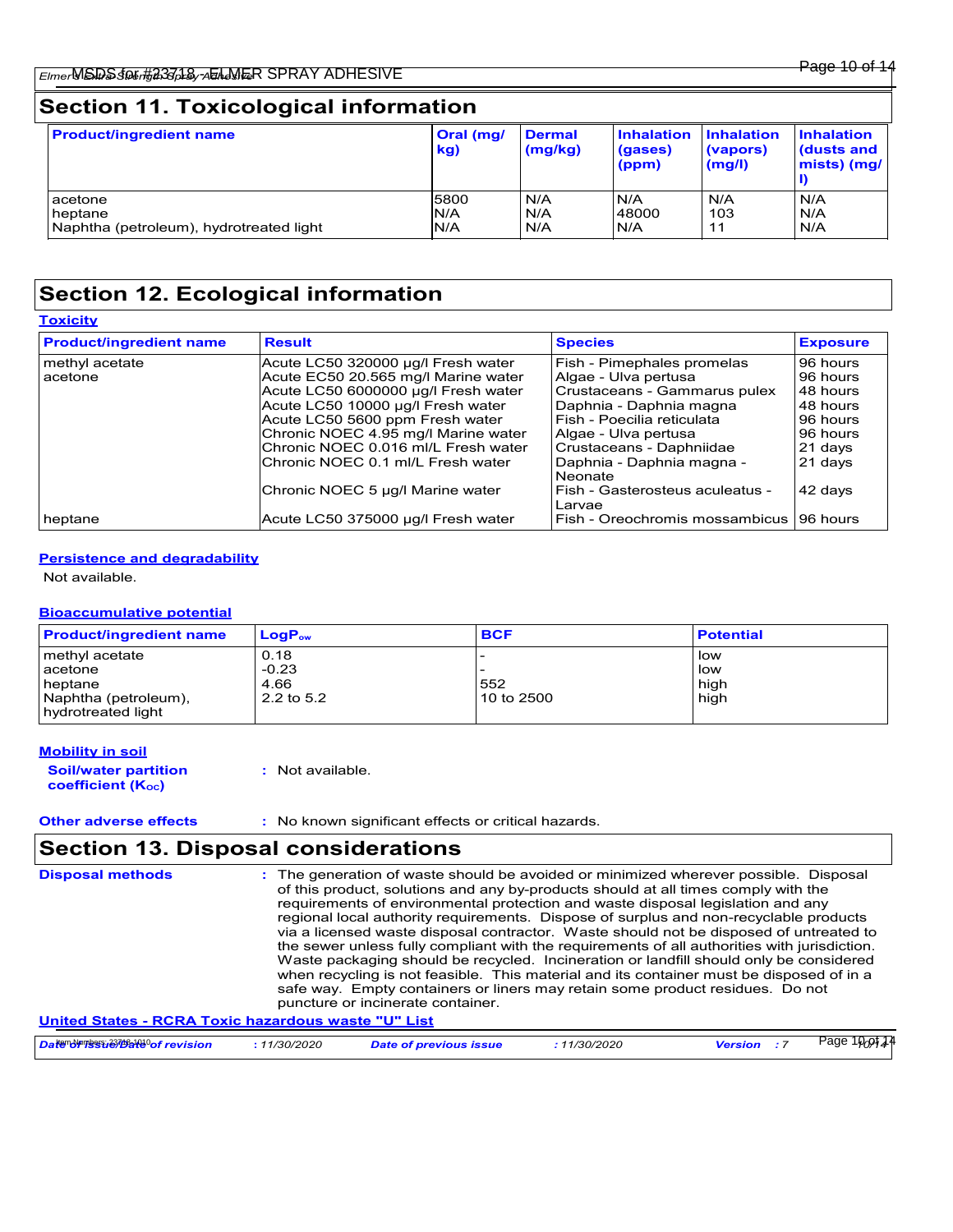| Ingredient                   | CAS#    | <b>Status</b> | <b>Reference</b><br>number |
|------------------------------|---------|---------------|----------------------------|
| Acetone (I); 2-Propanone (I) | 67-64-1 | Listed        | U002                       |

# **Section 14. Transport information**

|                                      | <b>DOT</b><br><b>Classification</b> | <b>TDG</b><br><b>Classification</b> | <b>Mexico</b><br><b>Classification</b> | <b>IMDG</b>              | <b>IATA</b>            |
|--------------------------------------|-------------------------------------|-------------------------------------|----------------------------------------|--------------------------|------------------------|
| UN number                            | <b>UN1950</b>                       | <b>UN1950</b>                       | <b>UN1950</b>                          | <b>UN1950</b>            | <b>UN1950</b>          |
| <b>UN proper</b><br>shipping name    | <b>AEROSOLS</b>                     | <b>AEROSOLS</b>                     | <b>AEROSOLS</b>                        | <b>AEROSOLS</b>          | Aerosols,<br>flammable |
| <b>Transport</b><br>hazard class(es) | 2.1<br>FLAMMABLE GAS                | 2.1                                 | 2.1                                    | 2.1                      | 2.1                    |
| <b>Packing group</b>                 |                                     | $\overline{\phantom{0}}$            | ٠                                      | $\overline{\phantom{a}}$ | $\qquad \qquad$        |
| <b>Environmental</b><br>hazards      | No.                                 | No.                                 | No.                                    | No.                      | No.                    |

| <b>Additional information</b> |  |
|-------------------------------|--|
| <b>DOT Classification</b>     |  |

**TDG Classification**

**Reportable quantity** 33333.3 lbs / 15133.3 kg [5599.2 gal / 21195.1 L]. Package sizes **:** shipped in quantities less than the product reportable quantity are not subject to the RQ (reportable quantity) transportation requirements.

Product classified as per the following sections of the Transportation of Dangerous **:** Goods Regulations: 2.13-2.17 (Class 2).

**Special precautions for user Transport within user's premises:** always transport in closed containers that are **:** upright and secure. Ensure that persons transporting the product know what to do in the event of an accident or spillage.

**Transport in bulk according to Annex II of MARPOL and the IBC Code :** Not available.

# **Section 15. Regulatory information**

| <b>U.S. Federal regulations</b>                                                   |              | $:$ TSCA 8(a) PAIR: methyl acetate; heptane                                     |              |                |     |               |
|-----------------------------------------------------------------------------------|--------------|---------------------------------------------------------------------------------|--------------|----------------|-----|---------------|
|                                                                                   |              | <b>TSCA 8(a) CDR Exempt/Partial exemption</b> : Not determined                  |              |                |     |               |
|                                                                                   |              | Clean Air Act (CAA) 112 regulated flammable substances: propane; dimethyl ether |              |                |     |               |
| <b>Clean Air Act Section 112</b><br>(b) Hazardous Air<br><b>Pollutants (HAPS)</b> | : Listed     |                                                                                 |              |                |     |               |
| <b>Clean Air Act Section 602</b><br><b>Class I Substances</b>                     | : Not listed |                                                                                 |              |                |     |               |
| <b>Clean Air Act Section 602</b><br><b>Class II Substances</b>                    | : Not listed |                                                                                 |              |                |     |               |
| <b>DEA List I Chemicals</b><br>(Precursor Chemicals)                              | : Not listed |                                                                                 |              |                |     |               |
| <b>DEA List II Chemicals</b><br><b>(Essential Chemicals)</b>                      | : Listed     |                                                                                 |              |                |     |               |
| <b>SARA 302/304</b>                                                               |              |                                                                                 |              |                |     |               |
| <b>Composition/information on ingredients</b>                                     |              |                                                                                 |              |                |     |               |
| Date of revision                                                                  | : 11/30/2020 | <b>Date of previous issue</b>                                                   | : 11/30/2020 | <b>Version</b> | : 7 | Page $11,911$ |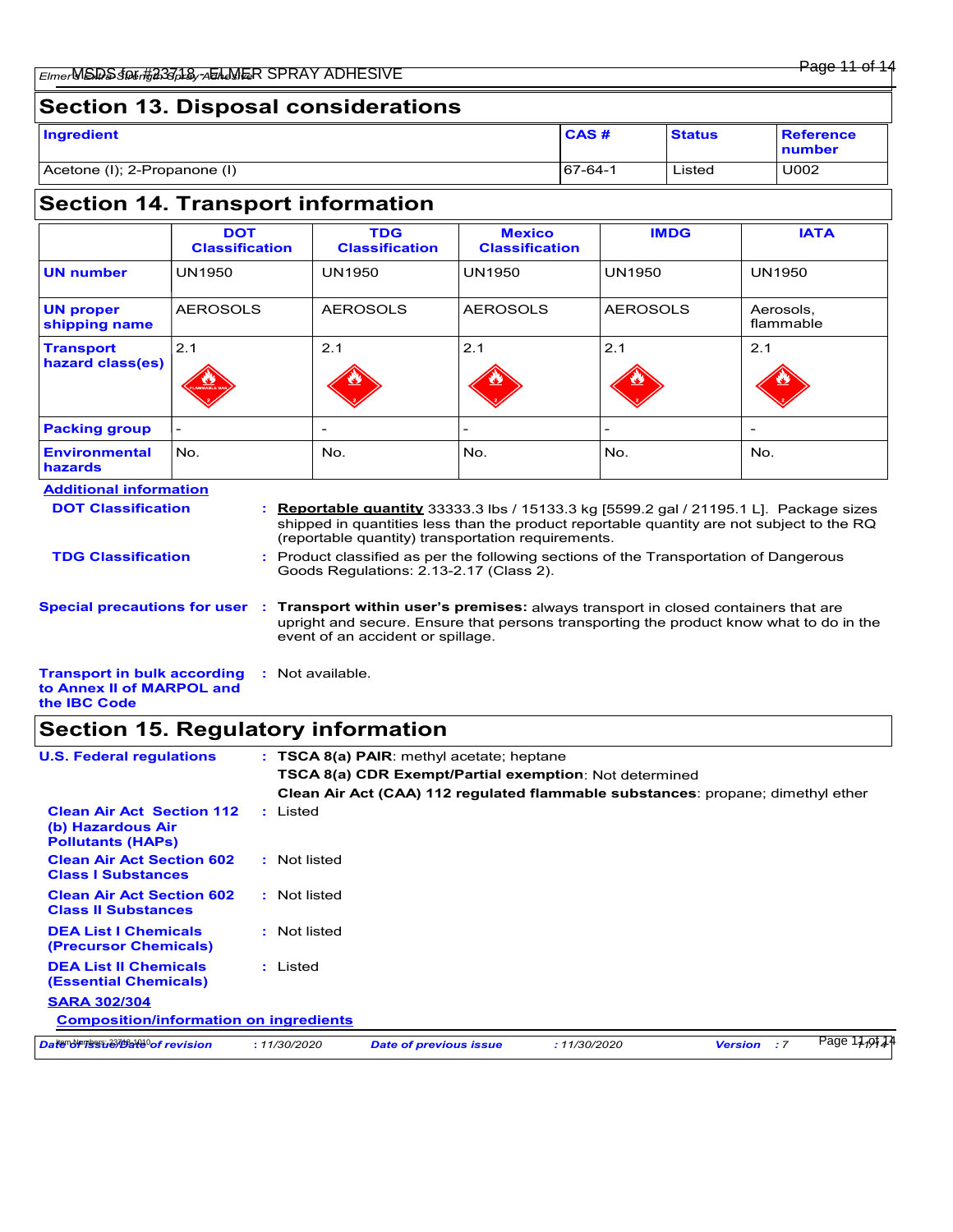## **Section 15. Regulatory information**

No products were found.

| SARA 304 RQ           | : Not applicable.                                                                                                                                                                                 |
|-----------------------|---------------------------------------------------------------------------------------------------------------------------------------------------------------------------------------------------|
| <b>SARA 311/312</b>   |                                                                                                                                                                                                   |
| <b>Classification</b> | : FLAMMABLE AEROSOLS - Category 1<br>GASES UNDER PRESSURE - Compressed gas<br>EYE IRRITATION - Category 2A<br>SPECIFIC TARGET ORGAN TOXICITY (SINGLE EXPOSURE) (Narcotic effects) -<br>Category 3 |

ASPIRATION HAZARD - Category 1

#### **Composition/information on ingredients**

| <b>Name</b>          | $\frac{9}{6}$ | <b>Classification</b>                            |
|----------------------|---------------|--------------------------------------------------|
| methyl acetate       | $≥25 - ≤50$   | FLAMMABLE LIQUIDS - Category 2                   |
|                      |               | SKIN IRRITATION - Category 2                     |
|                      |               | <b>EYE IRRITATION - Category 2A</b>              |
|                      |               | SPECIFIC TARGET ORGAN TOXICITY (SINGLE EXPOSURE) |
|                      |               | (Narcotic effects) - Category 3                  |
| acetone              | ≥10 - ≤25     | FLAMMABLE LIQUIDS - Category 2                   |
|                      |               | <b>EYE IRRITATION - Category 2A</b>              |
|                      |               | SPECIFIC TARGET ORGAN TOXICITY (SINGLE EXPOSURE) |
|                      |               | (Narcotic effects) - Category 3                  |
| propane              | ≥10 - ≤25     | <b>FLAMMABLE GASES - Category 1</b>              |
|                      |               | GASES UNDER PRESSURE - Compressed gas            |
| heptane              | ≤5            | FLAMMABLE LIQUIDS - Category 2                   |
|                      |               | <b>SKIN IRRITATION - Category 2</b>              |
|                      |               | SPECIFIC TARGET ORGAN TOXICITY (SINGLE EXPOSURE) |
|                      |               | (Narcotic effects) - Category 3                  |
|                      |               | <b>ASPIRATION HAZARD - Category 1</b>            |
| Naphtha (petroleum), | ≤5            | FLAMMABLE LIQUIDS - Category 2                   |
| hydrotreated light   |               | <b>ACUTE TOXICITY (inhalation) - Category 4</b>  |
|                      |               | SKIN IRRITATION - Category 2                     |
|                      |               | EYE IRRITATION - Category 2B                     |
|                      |               | SPECIFIC TARGET ORGAN TOXICITY (SINGLE EXPOSURE) |
|                      |               | (Narcotic effects) - Category 3                  |
|                      |               | <b>ASPIRATION HAZARD - Category 1</b>            |
| dimethyl ether       | ≤5            | FLAMMABLE GASES - Category 1                     |
|                      |               | GASES UNDER PRESSURE - Compressed gas            |

#### : The following components are listed: METHYL ACETATE; ACETONE; PROPANE; HEPTANE; N-HEPTANE; METHYL ETHER; DIMETHYL ETHER **Massachusetts : California Prop. 65 New York :** The following components are listed: Acetone; 2-Propanone **New Jersey :** The following components are listed: METHYL ACETATE; ACETIC ACID, METHYL ESTER; ACETONE; 2-PROPANONE; PROPANE; n-HEPTANE; HEPTANE; DIMETHYL ETHER; METHANE, OXYBIS-**Pennsylvania :** The following components are listed: ACETIC ACID, METHYL ESTER; 2-PROPANONE; PROPANE; HEPTANE; METHANE, OXYBIS-**State regulations**

**A WARNING**: This product can expose you to chemicals including MethanolBenzene, methyl-BenzeneBenzene, (1-methylethyl)-Benzene, ethyl-, which is known to the State of California to cause cancer and birth defects or other reproductive harm. This product can expose you to chemicals including Methanol, which is known to the State of California to cause birth defects or other reproductive harm. For more information go to www.P65Warnings.ca.gov.

| Ingredient name                             |              |                                                                  | No significant risk<br>level | <b>Maximum</b><br>acceptable dosage<br><b>level</b> |
|---------------------------------------------|--------------|------------------------------------------------------------------|------------------------------|-----------------------------------------------------|
| ethyl-                                      |              | MethanolBenzene, methyl-BenzeneBenzene, (1-methylethyl)-Benzene, |                              |                                                     |
| Methanol                                    |              |                                                                  |                              | Yes.                                                |
| Date <del>Nๆ Issa 270a18</del> ºof revision | : 11/30/2020 | <b>Date of previous issue</b>                                    | : 11/30/2020                 | Page 12-0124<br><b>Version</b> : 7                  |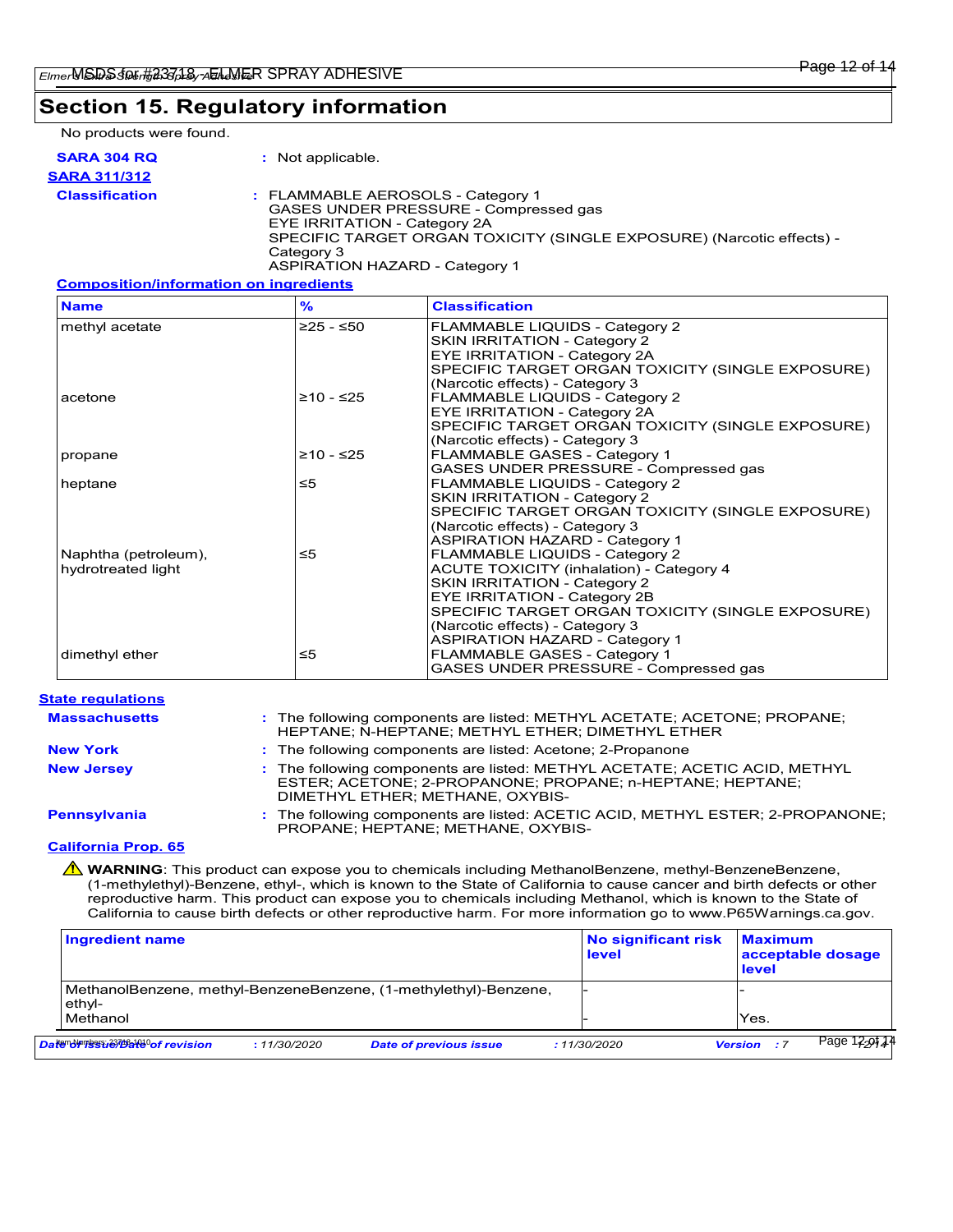# **Section 15. Regulatory information**

| <b>International requlations</b>                      |                                                                            |
|-------------------------------------------------------|----------------------------------------------------------------------------|
|                                                       | <b>Chemical Weapon Convention List Schedules I, II &amp; III Chemicals</b> |
| Not listed.                                           |                                                                            |
| <b>Montreal Protocol</b>                              |                                                                            |
| Not listed.                                           |                                                                            |
|                                                       | <b>Stockholm Convention on Persistent Organic Pollutants</b>               |
| Not listed.                                           |                                                                            |
|                                                       | <b>Rotterdam Convention on Prior Informed Consent (PIC)</b>                |
| Not listed.                                           |                                                                            |
|                                                       |                                                                            |
| <b>UNECE Aarhus Protocol on POPs and Heavy Metals</b> |                                                                            |
| Not listed.                                           |                                                                            |
| <b>Inventory list</b>                                 |                                                                            |
| <b>Australia</b>                                      | Not determined.                                                            |
| Canada                                                | : All components are listed or exempted.                                   |
| <b>China</b>                                          | Not determined.                                                            |
| <b>Europe</b>                                         | Not determined.                                                            |
| Japan                                                 | Japan inventory (ENCS): Not determined.                                    |
|                                                       | Japan inventory (ISHL): Not determined.                                    |
| <b>New Zealand</b>                                    | : Not determined.                                                          |
| <b>Philippines</b>                                    | : All components are listed or exempted.                                   |
| <b>Republic of Korea</b>                              | : All components are listed or exempted.                                   |
| <b>Taiwan</b>                                         | All components are listed or exempted.                                     |
| <b>Thailand</b>                                       | Not determined.                                                            |
| <b>Turkey</b>                                         | Not determined.                                                            |
| <b>United States</b>                                  | : All components are listed or exempted.                                   |

# **Section 16. Other information**

#### **Hazardous Material Information System (U.S.A.)**



**Caution: HMIS® ratings are based on a 0-4 rating scale, with 0 representing minimal hazards or risks, and 4 representing significant hazards or risks. Although HMIS® ratings and the associated label are not required on SDSs or products leaving a facility under 29 CFR 1910.1200, the preparer may choose to provide them. HMIS® ratings are to be used with a fully implemented HMIS® program. HMIS® is a registered trademark and service mark of the American Coatings Association, Inc.**

**The customer is responsible for determining the PPE code for this material. For more information on HMIS® Personal Protective Equipment (PPE) codes, consult the HMIS® Implementation Manual.**

**National Fire Protection Association (U.S.A.)**



**Viet Nam :** All components are listed or exempted.

| Date of revision<br>11/30/2020 | <b>Date of previous issue</b> | <i>11/30/2020</i> | <b>Version</b> | Page 1339144 |
|--------------------------------|-------------------------------|-------------------|----------------|--------------|
|--------------------------------|-------------------------------|-------------------|----------------|--------------|